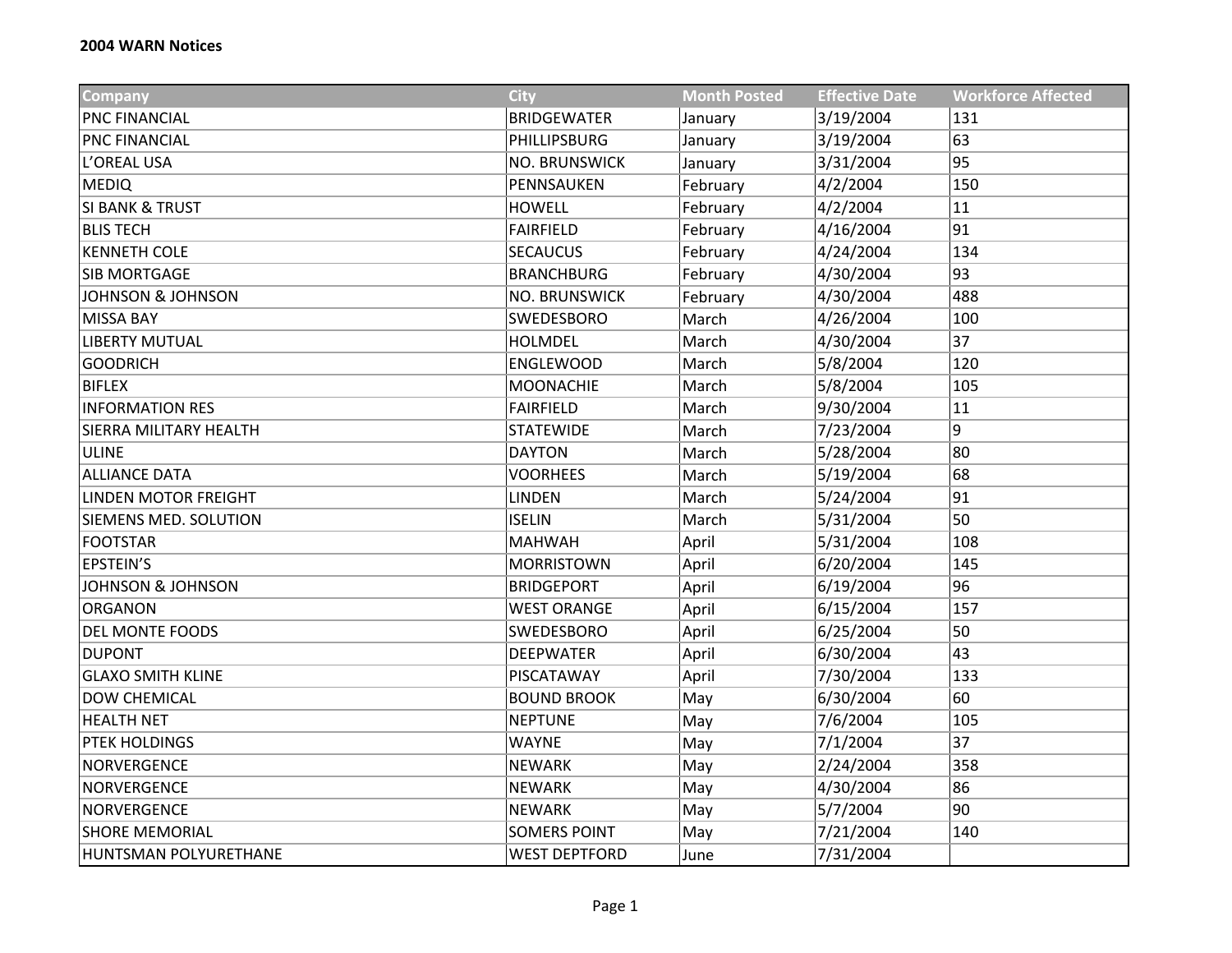| Company                       | <b>City</b>            | <b>Month Posted</b> | <b>Effective Date</b> | <b>Workforce Affected</b> |
|-------------------------------|------------------------|---------------------|-----------------------|---------------------------|
| <b>MATTEL</b>                 | MT. LAUREL             | June                | 7/31/2004             | 106                       |
| <b>BOC GASES</b>              | <b>LEBANON</b>         | June                | 7/31/2004             | 93                        |
| <b>BAXTER HEALTHCARE</b>      | <b>NO. BRUNSWICK</b>   | June                | 7/30/2004             | 42                        |
| <b>PURDUE PHARMA</b>          | <b>CRANBURY</b>        | June                | 6/16/2004             | 66                        |
| <b>MEDCO HEALTH SOLUTION</b>  | PARSIPPANY             | June                | 8/17/2004             | 461                       |
| <b>MEDCO HEALTH</b>           | PARSIPPANY             | June                | 8/17/2004             | 246                       |
| <b>NORVERGENCE</b>            | <b>NEWARK</b>          | June                | 6/24/2004             | 140                       |
| PUERTO RICAN ACTION BD.       | <b>NEW BRUNSWICK</b>   | July                | 8/30/2004             | 50                        |
| RIVERIA TRADING               | <b>SECAUCUS</b>        | July                | 7/2/2004              | 60                        |
| UNICCO SERVICE CO.            | <b>EAST RUTHERFORD</b> | July                | 8/20/2004             | 429                       |
| <b>BROWN &amp; WILLIAMSON</b> | <b>BRIDGEWATER</b>     | July                | 8/31/2004             | 62                        |
| <b>BROWN &amp; WILLIAMSON</b> | <b>PRINCETON</b>       | July                | 8/31/2004             | 58                        |
| <b>QUALEX</b>                 | <b>FAIR LAWN</b>       | July                | 8/29/2004             | 230                       |
| NJ ACD. FOR AQUATIC SCI.      | CAMDEN                 | July                | 9/7/2004              | 246                       |
| <b>NORVERGENCE</b>            | NEWARK/JERSEY CITY     | July                | 6/30/2004             | 800                       |
| <b>GENERAL MILLS</b>          | SWEDESBORO             | July                | 7/13/2004             | 105                       |
| <b>SHARP CORPORATION</b>      | <b>WEST CALDWELL</b>   | July                | 9/8/2004              | 250                       |
| <b>BREUNERS HOME FURN.</b>    | <b>LINDEN</b>          | July                | 7/12/2004             | 173                       |
| PERMACEL                      | <b>NORTH BRUNSWICK</b> | July                | 9/20/2004             | 149                       |
| <b>CHEF SOLUTIONS</b>         | <b>BURLINGTON</b>      | July                | 9/30/2004             | 75                        |
| <b>GUIDANT SALES</b>          | <b>MARLTON</b>         | July                | 9/27/2004             | $\mathbf{1}$              |
| <b>SUNGARD POWERPARTNER</b>   | MT. LAUREL             | July                | 7/7/2004              | 61                        |
| <b>ST. IVES BURRUPS</b>       | <b>MARLTON</b>         | August              | 10/4/2004             | 55                        |
| LEISURE TIME TOURS            | <b>PARAMUS</b>         | August              | 10/2/2004             | 164                       |
| CC&P                          | <b>WEST PATERSON</b>   | August              | 10/1/2004             | 50                        |
| <b>SETON COMPANY</b>          | <b>NEWARK</b>          | August              | 10/8/2004             | 96                        |
| <b>JOHNSON &amp; JOHNSON</b>  | SKILLMAN               | August              | 10/22/2004            | 109                       |
| <b>APL LOGISTICS</b>          | <b>MONROE</b>          | August              | 10/1/2004             | 187                       |
| PRESSMAN TOY                  | <b>NEW BRUNSWICK</b>   | August              | 11/30/2004            | 130                       |
| <b>BAXTER HEALTHCARE</b>      | <b>NO. BRUNSWICK</b>   | August              | 7/30/2004             | 42                        |
| <b>FUJITSU NETWORK</b>        | SWEDESBORO             | August              | 10/22/2004            | 93                        |
| <b>DALLAS AIRMOTIVE</b>       | MILLVILLE              | September           | 11/30/2004            | 240                       |
| <b>VERIZON WIRELESS</b>       | <b>MORRISTOWN</b>      | September           | 11/30/2004            | 195                       |
| <b>ALCAN PACKAGING</b>        | <b>MAYS LANDING</b>    | September           | 9/12/2004             | 134                       |